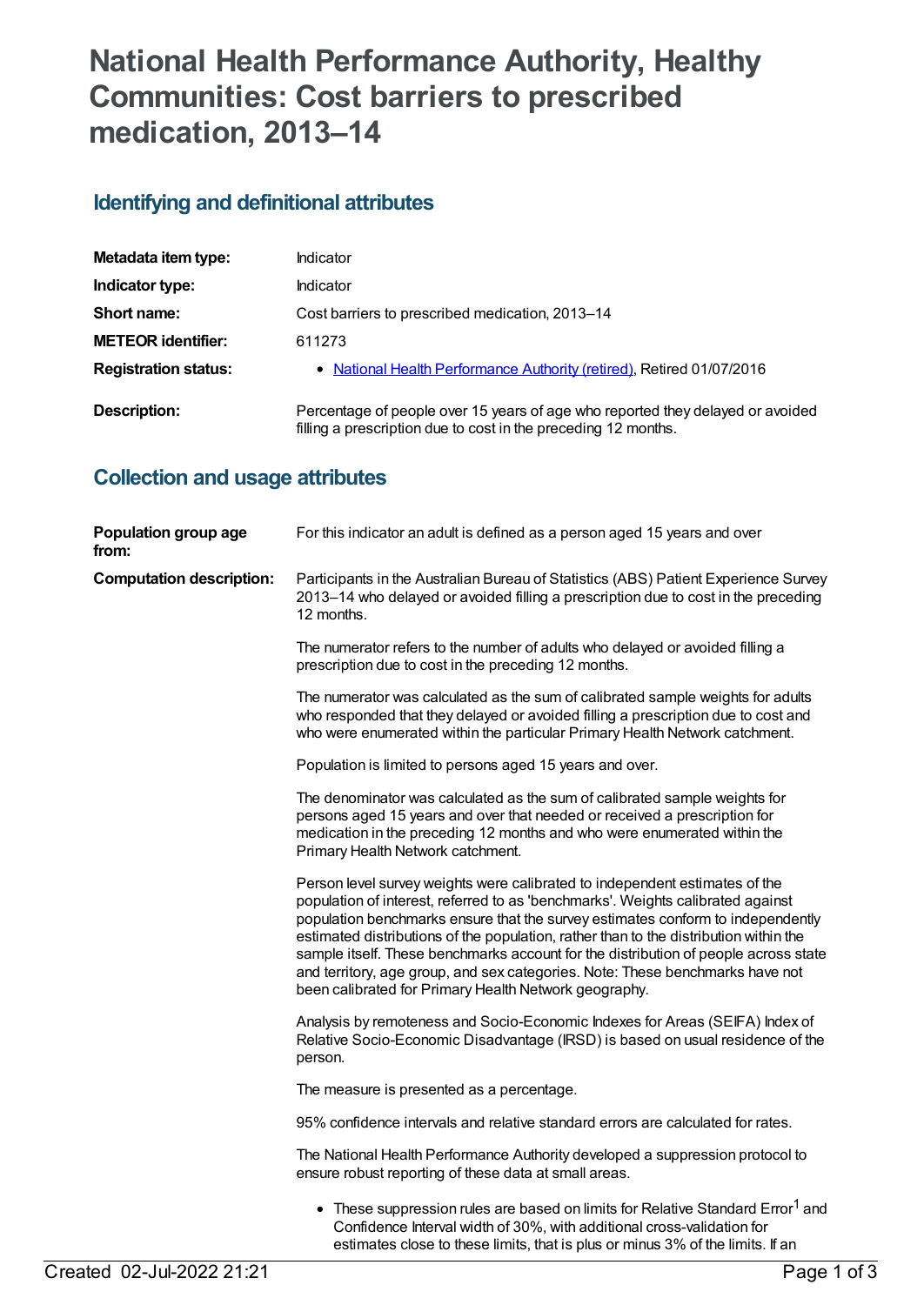|                                  | average.<br>The ABS Patient Experience survey does not include individuals living in discrete<br>indigenous communities. As a result, estimates derived for Northern Territory may<br>not be adequately representative. Results for Northern Territory have been<br>excluded from the tables and maps on the www.MyHealthyCommunities.gov.au<br>website. Data for Northern Territory (excluding discrete indigenous communities) |
|----------------------------------|----------------------------------------------------------------------------------------------------------------------------------------------------------------------------------------------------------------------------------------------------------------------------------------------------------------------------------------------------------------------------------------------------------------------------------|
|                                  | are available in the excel downloads available via the<br>www.MyHealthyCommunities.gov.au website.                                                                                                                                                                                                                                                                                                                               |
|                                  |                                                                                                                                                                                                                                                                                                                                                                                                                                  |
| <b>Computation:</b>              | (Numerator $\div$ Denominator) x 100                                                                                                                                                                                                                                                                                                                                                                                             |
| Numerator:                       | Number of people over 15 years of age who reported they delayed or avoided<br>filling a prescription due to cost in the preceding 12 months.                                                                                                                                                                                                                                                                                     |
| <b>Numerator data elements:</b>  | <b>Data Element / Data Set-</b>                                                                                                                                                                                                                                                                                                                                                                                                  |
|                                  |                                                                                                                                                                                                                                                                                                                                                                                                                                  |
|                                  | Person-delayed filling a prescription due to cost indicator, yes/no code N                                                                                                                                                                                                                                                                                                                                                       |
|                                  | Data Source                                                                                                                                                                                                                                                                                                                                                                                                                      |
|                                  | <b>ABS Patient Experience Survey (PEx)</b>                                                                                                                                                                                                                                                                                                                                                                                       |
|                                  |                                                                                                                                                                                                                                                                                                                                                                                                                                  |
|                                  | Guide for use                                                                                                                                                                                                                                                                                                                                                                                                                    |
|                                  | Data source type: Survey                                                                                                                                                                                                                                                                                                                                                                                                         |
| Denominator:                     | Total number of adults aged 15 years and over who needed or received a<br>prescription for medication and were enumerated within the Primary Health<br>Network catchment.                                                                                                                                                                                                                                                        |
|                                  |                                                                                                                                                                                                                                                                                                                                                                                                                                  |
| Disaggregation:                  | By Primary Health Network catchments.                                                                                                                                                                                                                                                                                                                                                                                            |
| Disaggregation data<br>elements: | Data Element / Data Set-                                                                                                                                                                                                                                                                                                                                                                                                         |
|                                  | Data Element / Data Set-                                                                                                                                                                                                                                                                                                                                                                                                         |
|                                  |                                                                                                                                                                                                                                                                                                                                                                                                                                  |
|                                  | Administrative health region-Primary Health Network identifier, code<br><b>AAANNN</b>                                                                                                                                                                                                                                                                                                                                            |